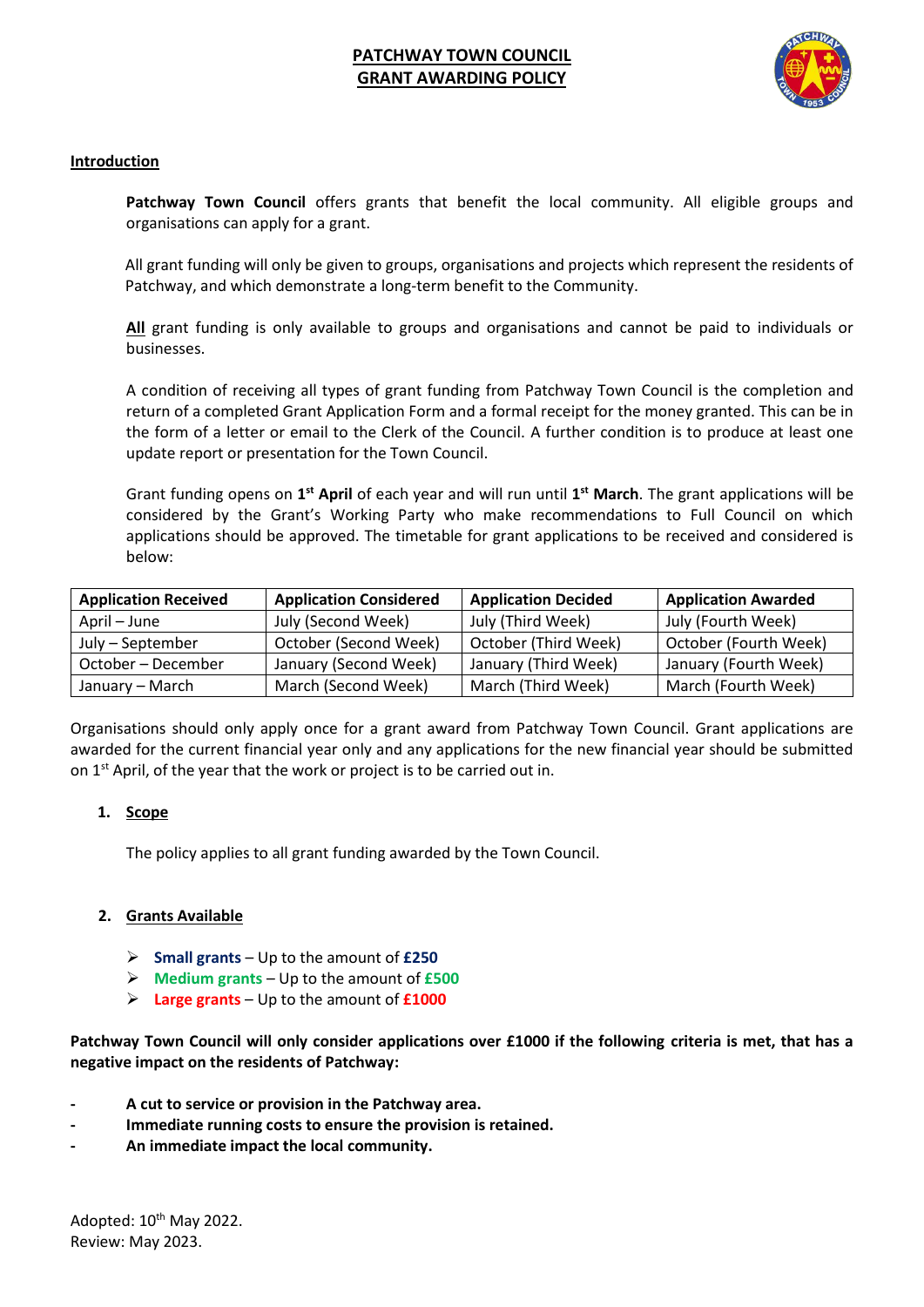#### **3. How to be awarded a Grant**

Patchway Town Council is empowered to award grants to groups running projects in Patchway or benefiting the residents of Patchway, for example: play schemes, environmental improvements, youth projects, elderly persons, groups, cultural activities, recreational activities, international links.

- **A.** The Town Council reserves the right to use its discretion in the operation of its grants policy.
- **B.** Priority will be given to groups which benefit the residents of Patchway and which demonstrate a long-term benefit to the community.
- **C.** Upon receipt of properly completed forms, the Council will consider grant applications at the next scheduled meeting as per the schedule above.
- **D.** The Council considers grants between 1st April and 1<sup>st</sup> March for items between £1 and £1000. The Council will not consider grants over £1000 unless it meets the criteria as set out above.
- **E.** Grant applications are not normally considered in retrospect.
- **F.** A condition of receiving a grant from Patchway Town Council is the completion and return of this form and evidence of your organisation's present bank balance and your annual accounts, if applicable.
- **G.** If your organisation has a written constitution and/or Equal Opportunities Policy, please enclose copies with your application form.
- **H.** A detailed update report or presentation should be sent to the Town Council once the project has been completed.
- **I.** All opportunities should be taken to recognise assistance from Patchway Town Council. All printed material should include the following statement: This group has received financial assistance from Patchway Town Council.
- **J.** You may in future be approached by Patchway Town Council to contribute items towards a display which depicts activities within the community that have been supported by the Council. In order that your project is represented, please retain photographs, programmes, press cuttings etc. for this purpose.
- **K.** Please complete all questions. If a question does not apply then indicate this in your answer. Failure to give the relevant information may delay your application.
- **L.** If you need further clarification or further assistance in the completion of the application, then please contact the Town Clerk or Deputy Town Clerk.
- **M.** Completed applications forms should be sent to the **Patchway Town Council, Callicroft House, Rodway Road, Patchway, Bristol BS34 5DQ or** returned via email **to [office@patchwaytowncouncil.gov.uk.](mailto:office@patchwaytowncouncil.gov.uk)**
- **N.** For legal reasons under section 137 of the Local Government Act 1972, applications cannot be considered from the following:
	- Individuals
	- Organisations which support or oppose any political party

Adopted: 10<sup>th</sup> May 2022. Review: May 2023.